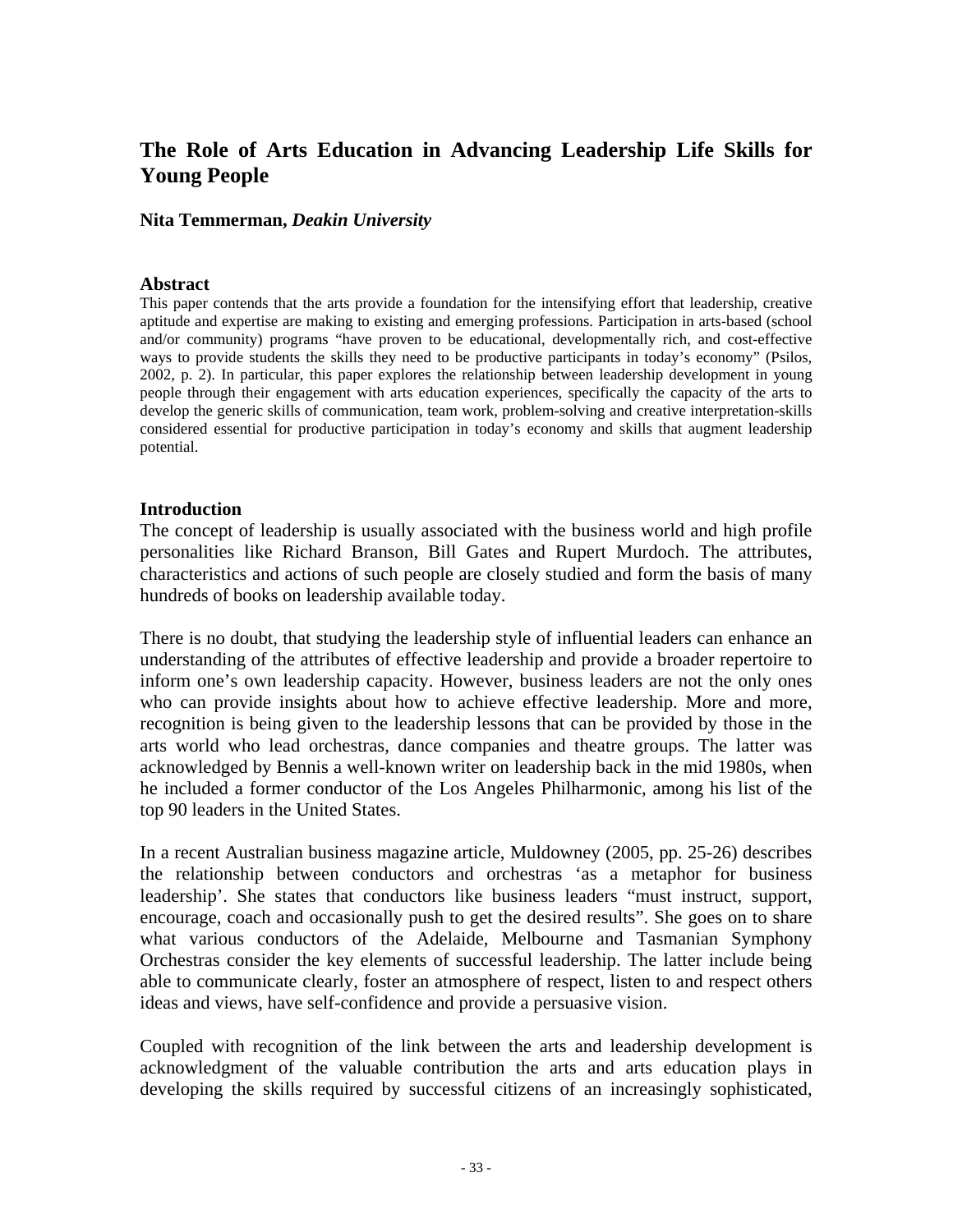knowledge economy. Florida (2002, 2005), in his recent publications tackles the theme of the emergent role of creativity in our economy and the impact of the 'creative class' in shaping how the workplace is structured. The creative class made up of resourceful, industrious, idea-creating professionals, apply their creative facility to solve complex issues. Florida includes people in jobs such as film, music, television, architecture, research and development, finance, advertising, law and health care as participants in the creative economy. In a recent interview conducted with Florida in Sydney he claimed that "the big challenge…is the class divide between the people who are participating in the creative economy and the people who are terrified of being left behind" (*The Sydney Sun-Herald*, 08/05/05).

Today's demanding workplace and knowledge-based and ideas-focussed economy expects young people to not only have certain scholastic abilities, but to increasingly demonstrate capacity in creative thinking, problem solving, flexibility, and communication. The conventional, hierarchical organisational structures of old, are increasingly being replaced with flattened arrangements, which demand decision-making and problem-solving competence from everyone in the 'organization' (Psilos, 2002, p. 1). Businesses are progressively requiring well-rounded, original thinkers and adaptable, confident and self-motivated knowledge workers to give them the edge in today's competitiveness market.

The arts sector in Australia has vigorously argued that arts education is fundamental to the nation's future. According to the comprehensive survey conducted by Saatchi & Saatchi Australia for the Australia Council (2000, p. 22), 85 per cent of Australians concur that the arts should be a central component of the education of every Australian child. Arts education advocates maintain the notion of Australia as a 'clever country', relies on offering arts education opportunities to young people to contribute to creative skills for the workplace and advance the development of a creative economy. It is clearly a theme that is supported by the Australian Democrats. In their *Cultural Plan* for Australia (2004, p. 1), they plainly articulate that: "[T]he creation and transmission of information, intellectual property and cultural products will be the cornerstones of economic development in the 21<sup>st</sup> century". The claim is made that Australia needs to invest more 'seriously' in cultural development and at the very least match budgetary expenditure in arts education with that provided to literacy and numeracy education. They see the arts as "central to the development of the kind of creative, responsive, collaborative employee that business values" (p. 4), and call for moving the Arts "from the periphery to the centre of public policy, in recognition that diversity, creativity and innovation are critical to our nation's future" (p. 1).

# **What is Leadership?**

In simple terms, a leader leads and positions the course of action. They inspire, motivate, enthuse and guide people to help bring about change. Successful leaders are self-aware and aware of how others perceive him/her and adapt their leadership style to suit the situation. At all times, successful leaders share knowledge, allow scope for people to experiment and demonstrate initiative, and encourage people to develop their own leadership abilities. The major task of leaders, however, is to get results.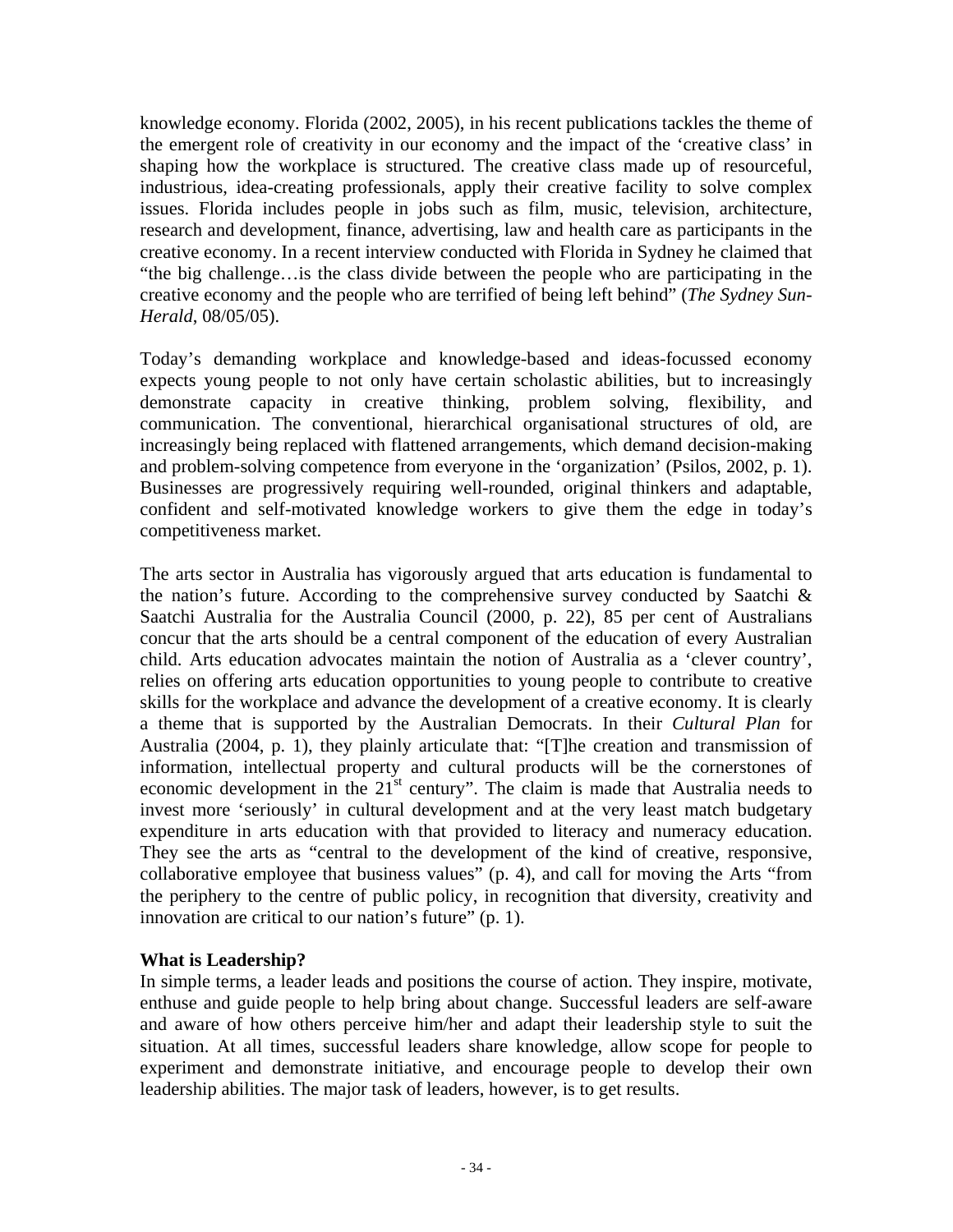Anyone can become a leader. According to Bennis (1985), leaders are made, not born and everyone has the capacity to develop constructive leadership skills. This does not necessarily mean that everyone will 'rise to the top' to lead an organization<sup>1</sup>, but it does mean that it is possible to enhance everyone's capacity for leadership and apply this to their day-to-day activities and encounters.

As articulated by Yudelowitz, Koch and Field (2004, p. 31), "leadership is a function, an activity, a way of doing things… Anyone can exercise leadership sometimes or to some degree . . . Any unit or organization can never have too many leaders". Leadership, therefore, can exist in every person at all levels in one-way or another at different times in different contexts. It includes characteristics, attributes, skills and behaviours that can be learnt by all and developed early in life through encounters with parents, teachers and friends.

## **The Contribution of the Arts to Life and Leadership Skills**

The arts play an essential function in the cognitive, social – emotional, aesthetic and physical development of all young people. They are a natural part of a young person's life and are connected to it through home, school and community based experiences and activities. Saatchi & Saatchi Australia, for example found a strong relationship between individuals' on-going involvement in and value of artistic practice and the level of parental encouragement they were afforded as a child (Australia Council, 2000, pp. 209- 214). The report concluded that 'a supportive family that encourages children to be involved in the arts and finds ways to help them do this outside of school' had an enormous positive effect on the life-long attitude that person has towards the arts (Australia Council, 2000, p. 213).

Engagement with out-of-school arts activities includes both those encountered in the home, which as already commented on, may be affected by parental influence, and those that occur in what Heath (2001), describes as the 'third environment'. This is the learning environment provided by the diversity of community organizations that serve a real and complimentary role to classroom learning. A national survey conducted by the Australian Bureau of Statistics (ABS) in 2003, found that 29% of young people aged 5 to 14 years (of a sample of just over 780,000 children), were involved in at least one community based cultural activity. The most popular was playing a musical instrument (17%), followed by dancing (12%). For boys the most popular activity was playing a musical instrument (13%), while dancing was the most popular activity for girls (24%). Children aged 9 to 11 had the highest overall participation rate (36%), in a cultural activity.

Philosophers such as Langer (*Philosophy in a New Key* (1942)) and Goodman (*Languages of Art* (1968) and *Reconceptions in Philosophy and Other Arts and Sciences,* with Catherine Elgin (1988)) led the way in positioning the arts as important ways of recognizing and constructing knowledge. They viewed the arts as conveying knowledge in ways unique to them as subject areas–as representing knowledge founded in human

 1 Organization is used generically to mean any formal body of people and so includes inter alia: business companies, school classrooms, sporting teams, orchestras and so forth.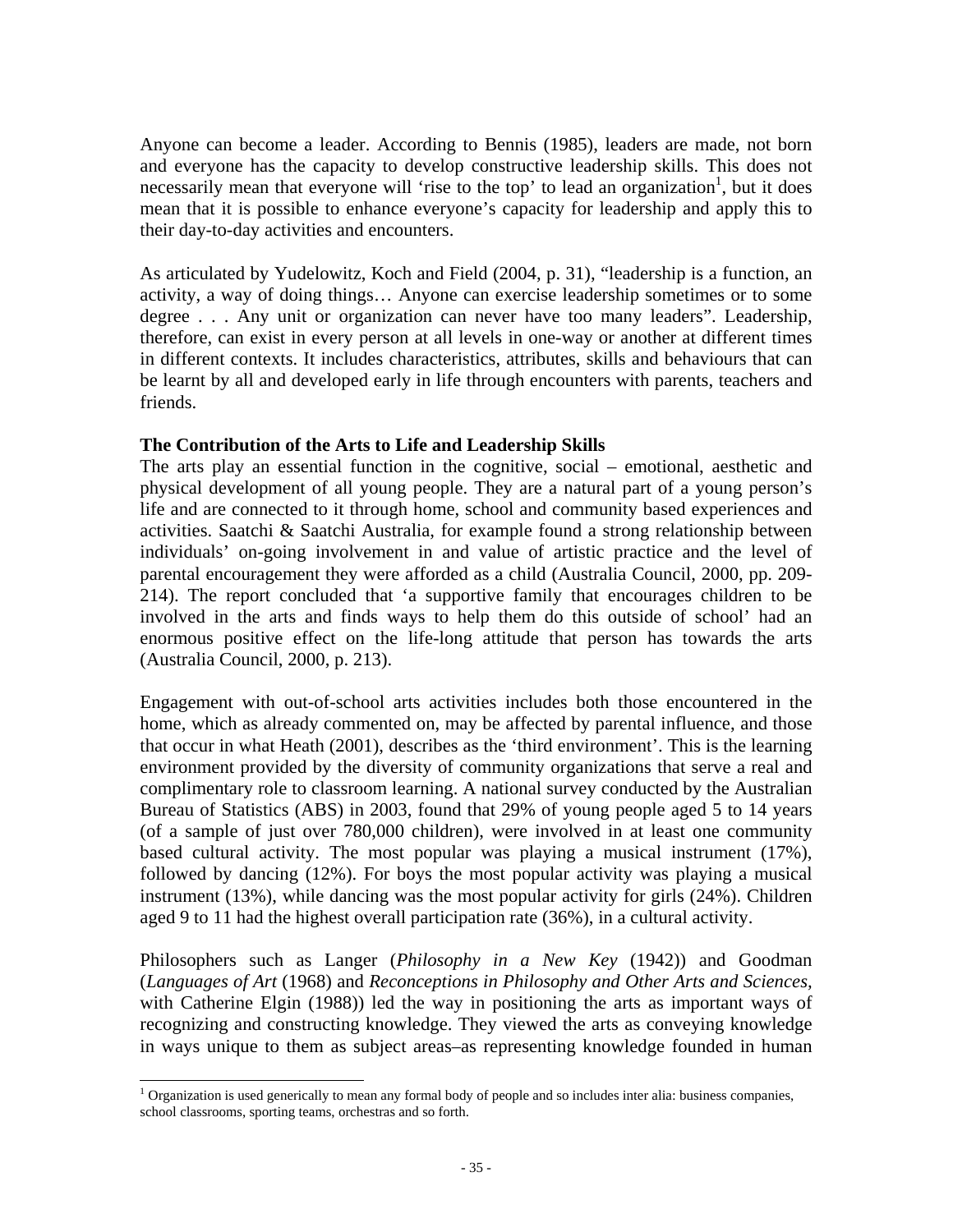imagination and ways of thinking and feeling. More recently the work of Gardner and the Project Zero educational research group at Harvard University has shown how the arts draw on a multiplicity of intelligences and learning methods and how the arts naturally develop creative abilities.

Arts educators have long recognized the contribution that the arts make to the general education of learners. Learning in and through the arts can present varied and complex means for the acquisition of relevant, generic life skills such as time management, decision making, goal setting, personal planning, critical thinking, cultural awareness, self-directed learning, interpersonal skills and self confidence. <sup>2</sup>Some of the most recent research emanating principally from the United States, also comments on the positive relationship between engagement with both in and outside school arts programs and the development of life-long learning attributes (Fiske, 2000; Arts Education Partnership, 2002; Deasey, 2002). In the recently released *Arts Education Partnership* Taskforces' compendium on learning in the arts, claims are made that students with high levels of arts participation outperform "arts poor" students on virtually every measure. Individual contributions include inter alia, reference to: sustained involvement in music and theatre being highly correlated with success in mathematics and reading; a positive relationship between drama and problem-solving; disadvantaged youth who engage in after-school arts programs doing better in school and their personal lives than their peers; and links between listening to music and enhanced spatial reasoning. Related studies show that the arts: teach young people how to analyze, synthesize and evaluate information, think critically, solve problems and make decisions; how the arts offer distinctive opportunities for imaginative learning and creative expression; and engage young people in multiple skills.

A report of evaluations of four (two music and two drama), Australian school-based arts education programs also found evidence that participation in these programs had: a positive impact on young people's ability to plan and set goals; increased their overall engagement with learning; enhanced self-confidence; and improved their ability to work cooperatively with others. (DEST, 2004). These studies make a strong argument for the significance of student participation in arts learning, the positive relationship between learning in the arts and improved student achievement in other learning domains and the arts as fundamental to the development of essential skills that an individual needs in our  $21<sup>st</sup>$  century economy.

Although the arts do not hold exclusive rights over the domain of creative endeavour, they do provide a very extensive basis of creative opportunities. The arts involve students in making, expressing, experiencing and/or interpreting something, by themselves and often with others. Arts educational experiences are often organised around problems, issues or themes derived from varied real-life situations, in which priority is given to active (rather than passive) learning and meaning-making transferable and connected to

<sup>&</sup>lt;sup>2</sup> To highlight the inherently utilitarian outcomes associated with arts learning along with professional/technical skills and understandings is not to deny the importance or uniqueness of the creative processes and aesthetic experience basic to arts education.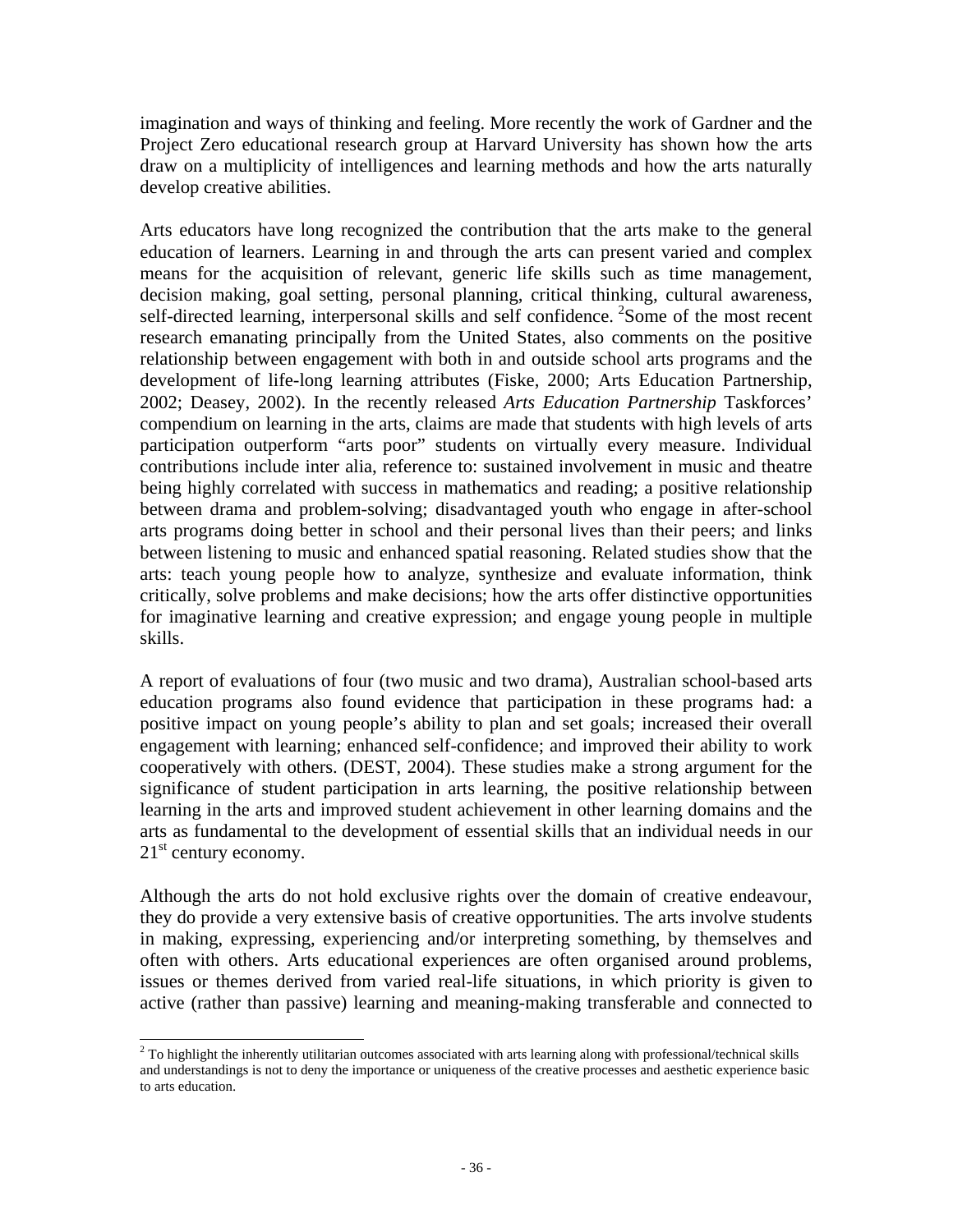authentic everyday life circumstances. The focus is not on finding the one 'right' answer, but rather on discovering various means to solve a single problem and taking and managing 'risks' along the way.

An examination of the current (eight) Australian Arts syllabus documents published by each of the states and territory education authorities, reveals remarkably similar rationales and expected student learning outcomes. All contain three common broadly based 'purpose' themes, namely: recognition of both the aesthetic and functional purpose of the arts; the arts as significant aspects of everyday life; and the unique contribution of the arts to lifelong learning. There is an expectation that students will all achieve a range of Arts learning outcomes that involve them in: creating and presenting 'original' works to express and communicate a range of ideas and feelings; identify, interpret and transform artworks; use a range of skills, techniques and technologies; respond to, reflect on and evaluate the ways in which artworks are made and used; and understand the role of the arts in cultural and historical contexts. Central to arts education processes then are communication, team work, problem-solving and creative interpretation. These constitute life and leadership skills identified earlier in this paper as critical for fruitful membership in today's knowledge economy.

# **Some Leadership Behaviours Developed Through Arts Education Experiences**

Evidence of the role of the arts in preparing young people to be productive citizens of the knowledge economy with life and leadership skills are evident in small, daily arts-making activities and from the earliest levels of involvement with formal education. For example, presenting five year olds with tasks such as: to create a dance to accompany a known song; to organise their invented sounds into a simple composition; to design graphic symbols to represent sound sources they have been experimenting with – these all include engagement with authentic life and arts specific skill development. Temmerman (1995), working with children aged from four to nine, in the United States and Australia, revealed that whilst the arts do not necessarily hold any exclusivity over the development of some of these skills, they do appear, more than any other teaching area to provide learning environments in which risk-taking is encouraged, leadership and creative self-expression (that enhances self identity and builds both self-confidence and a sense of cohesive community) are genuinely commended.

The arts are essentially about *communication*, about expressing ideas in songs, instrumental pieces, dance, photographs, sculpture, paintings, mime and so forth. However, the latter represent the end product of the creative process. So much communication work is done during the processes leading to the end production. The aforementioned requires participants to engage in a host of leadership behaviours. These include possessing a measure of empathy towards others, which extends to listening to and acknowledging other people's perspectives, being able to instil trust and trusting others and treating others with respect. On some occasions it calls for a shared goal to be arrived at through input from all 'players', whereas at other times, it calls for someone to stand up and set the direction. At all stages of the process, however, constituents share knowledge, allow scope and time for people to experiment and demonstrate initiative,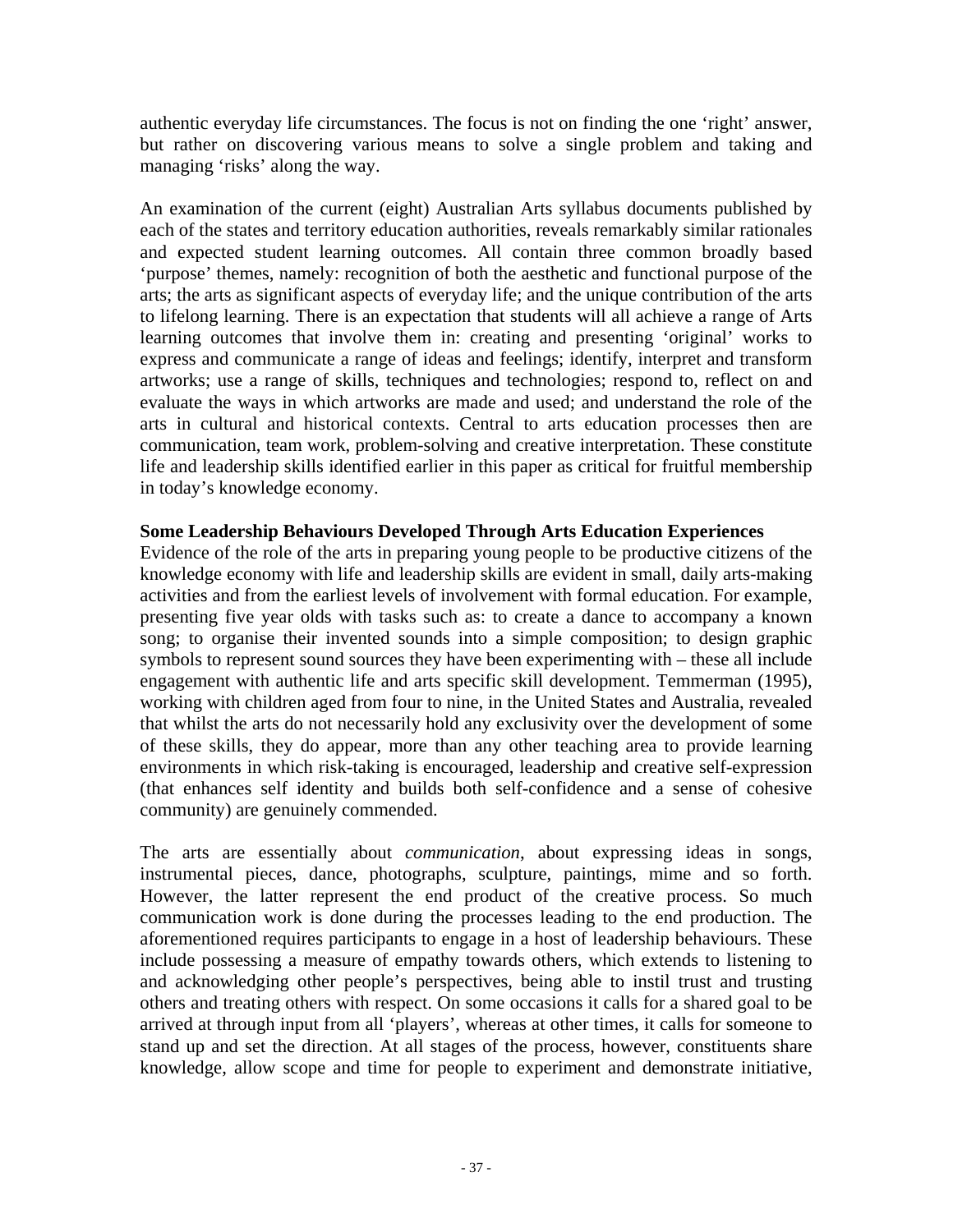and encourage different individuals to take leadership over certain components of the production process.

Another essential and inevitable part of most arts activities (perhaps less so in the visual arts), is *working with others and in teams*. It involves an interesting blend of being able to work co-operatively and arrive at negotiated aspirations but also being able to take direction. Choirs, dance groups and orchestras especially, at various times, depend on unmitigated compliance from their team members. However, more often than not, arriving at the end production phase is contingent on the group members setting goals cooperatively, working through any conflicts and supporting colleagues. Leadership, therefore, does not reside in a single person; rather it exists at different times with different people. Distributed leadership creates teams of leaders who work across the production rather than individuals working separately toward the end product. Arts experiences encourage young people to engage in risk-taking, imaginative selfexpression, to make choices that are mindful and sensible but at the same time demonstrate courage. Courageous decisions can be taken because of the mutual trust and respect as well as strong relationships that are forged over time. Performance activities for example, provide opportunities for young people to learn to cope in challenging, tense and/or uncertain situations and simultaneously to support others in the process.

*Creative interpretation* occupies a central role in the arts and relies on the possession of a mix of confidence and intelligence. Art makers and performers are expected to interpret information whether it is bodies of choreography, musical scores, graphic designs or dramatic plays in new or different ways. The interpretation stage is preceded by extensive information collection from as many varied sources as possible such as: recordings, art galleries, video and television footage, magazines, newspapers, the internet, interviews. This information is then analysed and the knowledge gained, along with judgements made about the data, ideas and concepts is applied to the process of interpretation. The entire process commands the ability to deal with ambiguity, to come up with imaginative and innovative responses and to maintain contextual flexibility. It requires the ability to adapt and to call on a repertoire of behaviours depending on the situation. It means continuously evaluating the situation to determine what is and is not working and accordingly make considered decisions or decisive judgement calls based on facts and information after weighing up multiple options.

The process of arriving at the final interpretation also entails a considerable degree of *problem solving*. There are creative questions to solve such as: how do I best create that sound? Which materials should I use to acquire that image; along with more generic problems including how to best deal with culturally sensitive material, how to organise rehearsal schedules with due consideration being given to the needs of all participants, and how to manage the performer who is not 'pulling their weight'.

The aforementioned are purposeful real -life skills. Young people presented with and encouraged to address such issues strengthen their preparation for living and working in an increasingly complex and changing world. It demands they position the course of action, which includes persuading people to do things differently and to help bring about